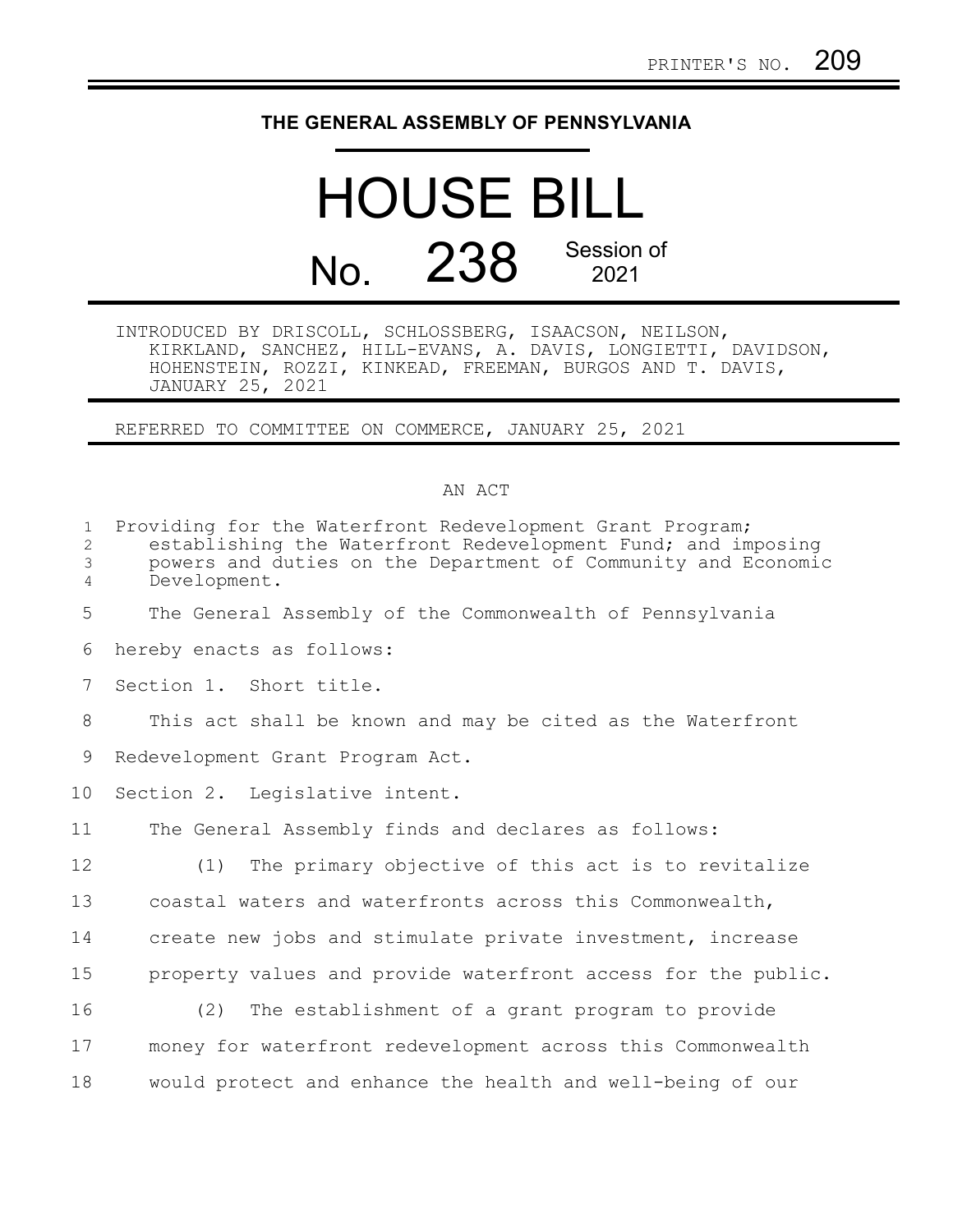Commonwealth's environment. 1

(3) A vibrant and healthy environment, especially along the coastal waters and waterfronts of this Commonwealth, would improve the overall health and well-being of citizens throughout this Commonwealth. 2 3 4 5

Section 3. Definitions. 6

The following words and phrases when used in this act shall have the meanings given to them in this section unless the context clearly indicates otherwise: 7 8 9

"Applicant." A municipal or county government, other political subdivision, an industrial or economic development or redevelopment authority or entity. 10 11 12

"Department." The Department of Community and Economic Development of the Commonwealth. 13 14

"Fund." The Waterfront Redevelopment Fund established under section 5. 15 16

"Program." The Waterfront Redevelopment Grant Program established under section 4. 17 18

"Secretary." The Secretary of Community and Economic Development of the Commonwealth. 19 20

"Waterfront redevelopment plan." A plan that provides for the improvement of a waterfront and meets the requirements under section  $4(c)$ . 21 22 23

Section 4. Waterfront Redevelopment Grant Program. 24

(a) Establishment.--The Waterfront Redevelopment Grant Program is established and shall be administered by the department. The purpose of the program shall be to issue grants to protect and revitalize coastal waters and waterfronts across this Commonwealth. 25 26 27 28 29

(b) Application.--An applicant must submit a written grant 30

20210HB0238PN0209 - 2 -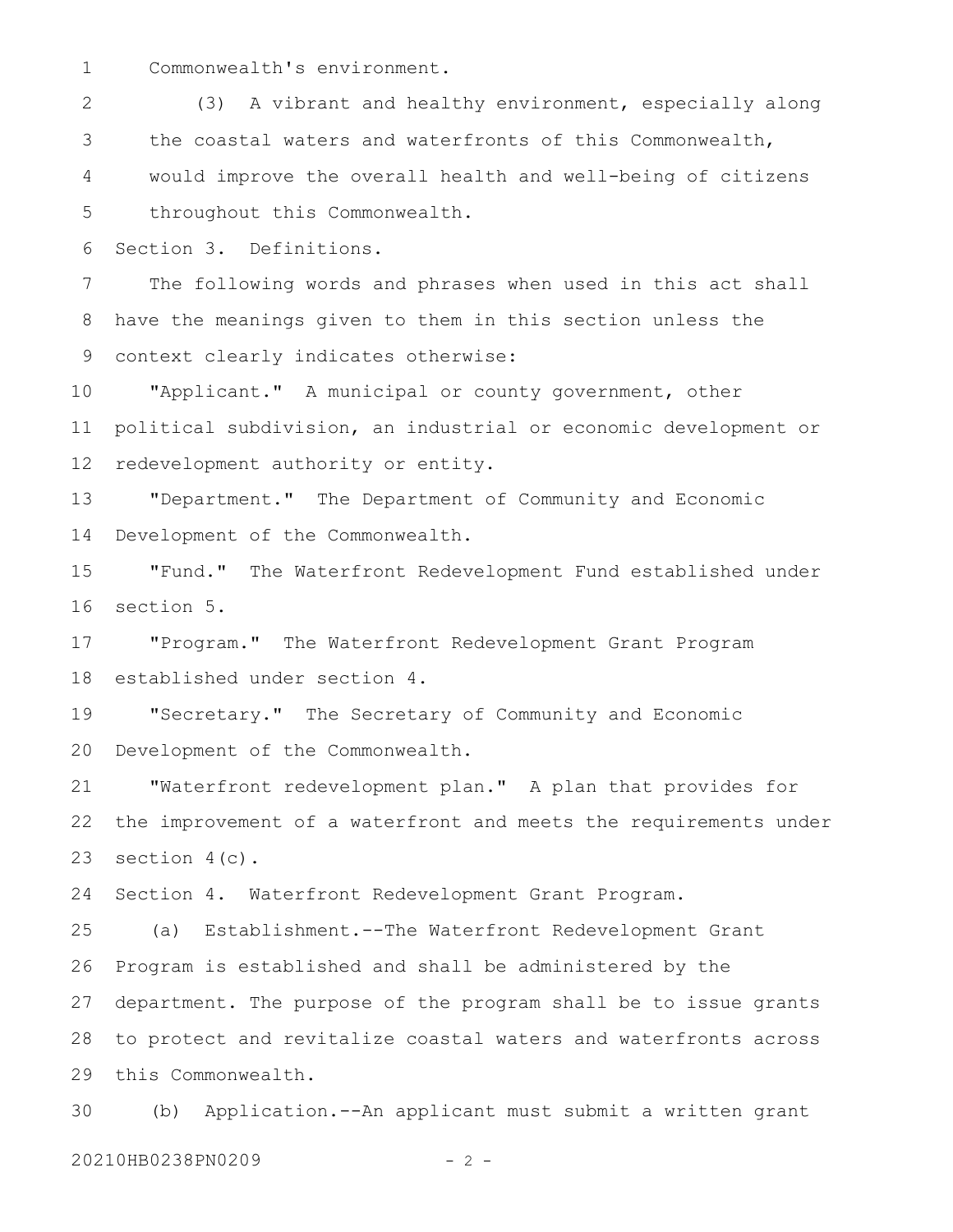application to the department in a manner prescribed by the department. The application must include the following information: 1 2 3

(1) A detailed description of the project and how the grant would be used, including any private sector participation. 4 5 6

(2) A copy of the waterfront redevelopment plan required under subsection (c) for the area in which the project is to be located. 7 8 9

(3) An explanation of how the project will contribute significantly to economic and community redevelopment or the revitalization of adjacent communities. 10 11 12

(4) An explanation of how the project will provide for public access to the waterfront or will provide recreational opportunities for the public, if applicable. 13 14 15

(5) If the project includes the purchase of property, an identification of the intended use of the property and a timeline for redevelopment of the property. 16 17 18

(6) The total cost of the project and the source of the matching funds required under subsection (f)(2). 19 20

(7) A detailed description of the practices the applicant will implement and maintain to control nonpoint source pollution from the project site. 21 22 23

(8) Other information that the department may require. (c) Waterfront redevelopment plan.--An applicant that applies for a grant shall prepare a waterfront redevelopment plan. The waterfront redevelopment plan, at a minimum, shall: 24 25 26 27

(1) Clearly designate the geographic area included within the waterfront planning area. 28 29

(2) Identify the economic impact on the improved area, 20210HB0238PN0209 - 3 - 30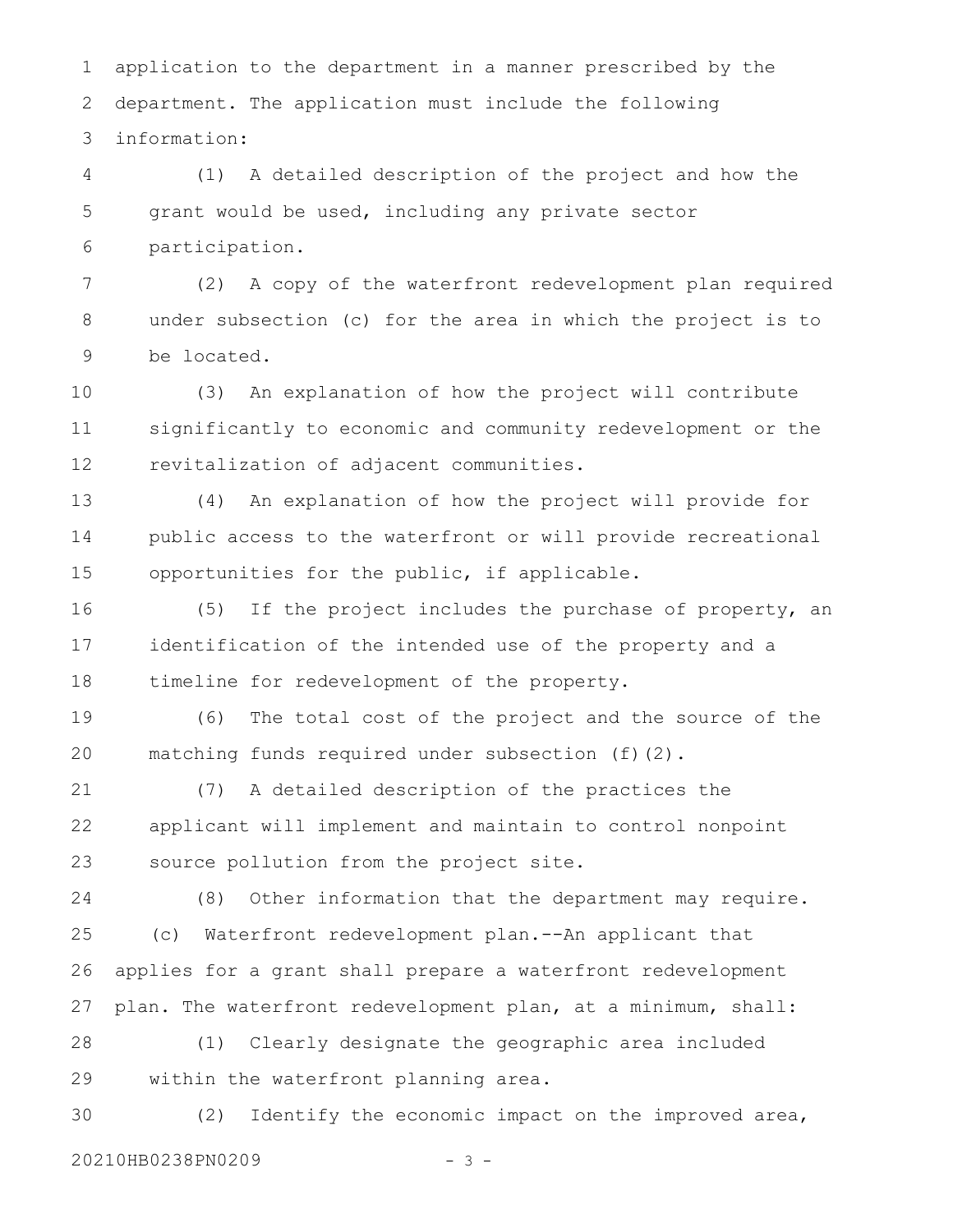the surrounding neighborhood and the region in which the waterfront planning area is located. 1 2

(3) Provide any additional information as required by the department for waterfront redevelopment plans. 3 4

(d) Publication and notice.--The department shall transmit notice of the program's availability to the Legislative Reference Bureau for publication in the Pennsylvania Bulletin. 5 6 7

8

(e) Department action.--

(1) The department shall review the application and, within 60 days of receipt of an application, approve or disapprove the application. An application that has not been approved or disapproved by the department within the 60-day period shall be deemed approved. 9 10 11 12 13

(2) In reviewing grant applications, the department shall consider all of the following: 14 15

(i) Whether the project proposed to be funded is authorized under this act. 16 17

(ii) Whether the grant application submitted complies with this act. 18 19

(iii) Consistency of the project with the waterfront redevelopment plan required under subsection (c) for the area in which the project is located. 20 21 22

(iv) Additional public access to the waterfront or recreational opportunities for the public provided by the project. 23 24 25

(v) Significant contribution by the project to the region's economic and community redevelopment or the revitalization of adjacent communities. 26 27 28

(vi) Evidence of adverse economic and socioeconomic conditions within the waterfront planning area. 29 30

20210HB0238PN0209 - 4 -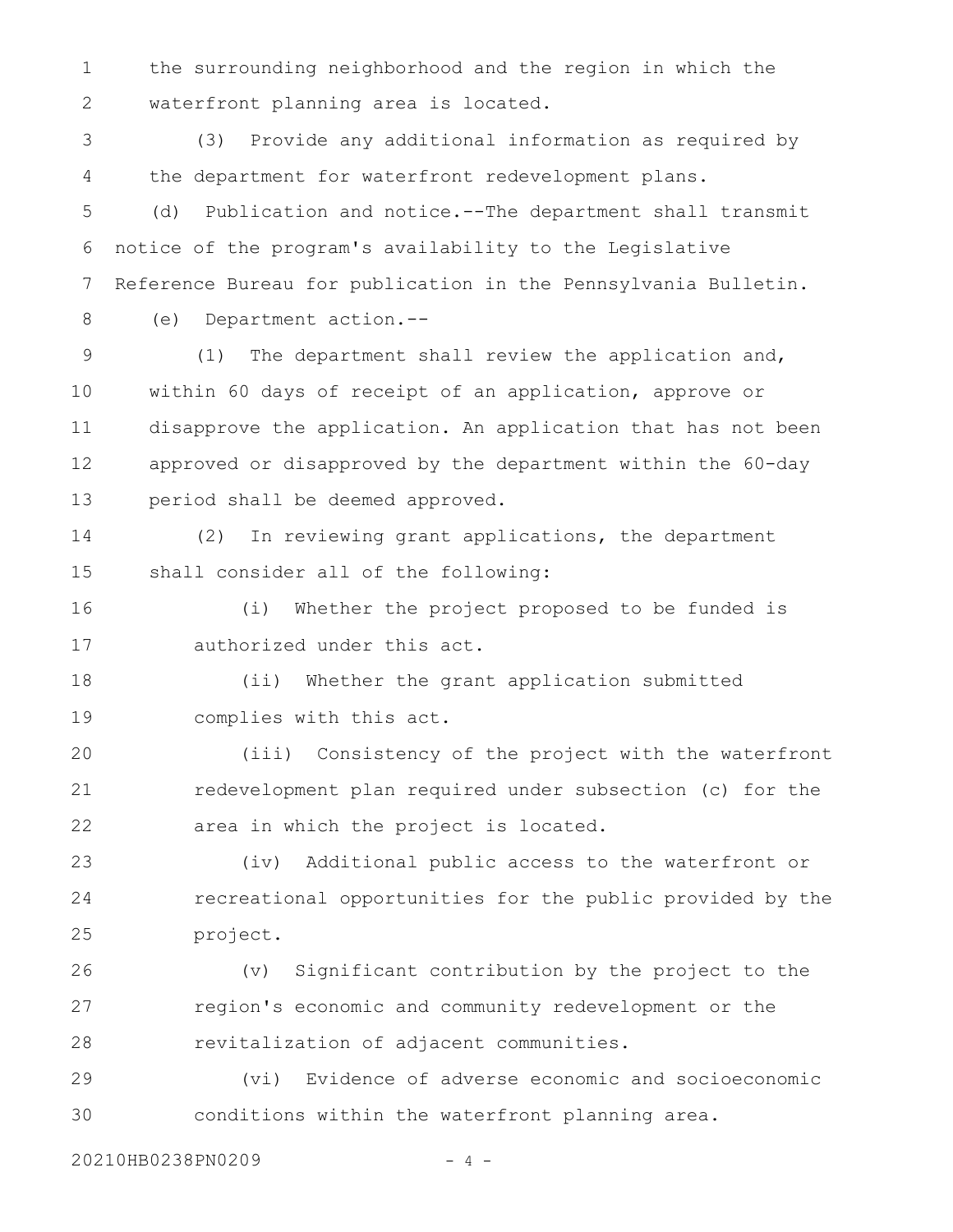(vii) The viability of the waterfront redevelopment plan required under subsection (c). 1 2

(viii) The level of public and private commitment and other resources available for the project. 3 4

(ix) The level of demonstrated commitment from local governments and other local political subdivisions. 5 6

(x) The level of public and private commitment to improving abandoned real property within the waterfront planning area in which the project is located. 7 8 9

(xi) The level of public input and public notification regarding the proposed project. 10 11

(xii) Documentation of the approval of or access to the matching funds required under subsection (f)(2) and the source of the matching funds. 12 13 14

(xiii) Other criteria that the department and the commission consider relevant. 15 16

(f) Award of grants.-- 17

(1) The department may issue a grant award to approved applicants for projects that contribute to the revitalization of waterfronts throughout this Commonwealth that meet any of the following purposes: 18 19 20 21

(i) Provide for response activities on waterfront property consistent with a waterfront redevelopment plan. (ii) Provide for the demolition of buildings and other facilities along a waterfront that are inconsistent with a waterfront redevelopment plan. 22 23 24 25 26

(iii) Provide for the acquisition of waterfront property or the assembly of waterfront property consistent with a waterfront redevelopment plan. 27 28 29

(iv) Provide public infrastructure and public 30

20210HB0238PN0209 - 5 -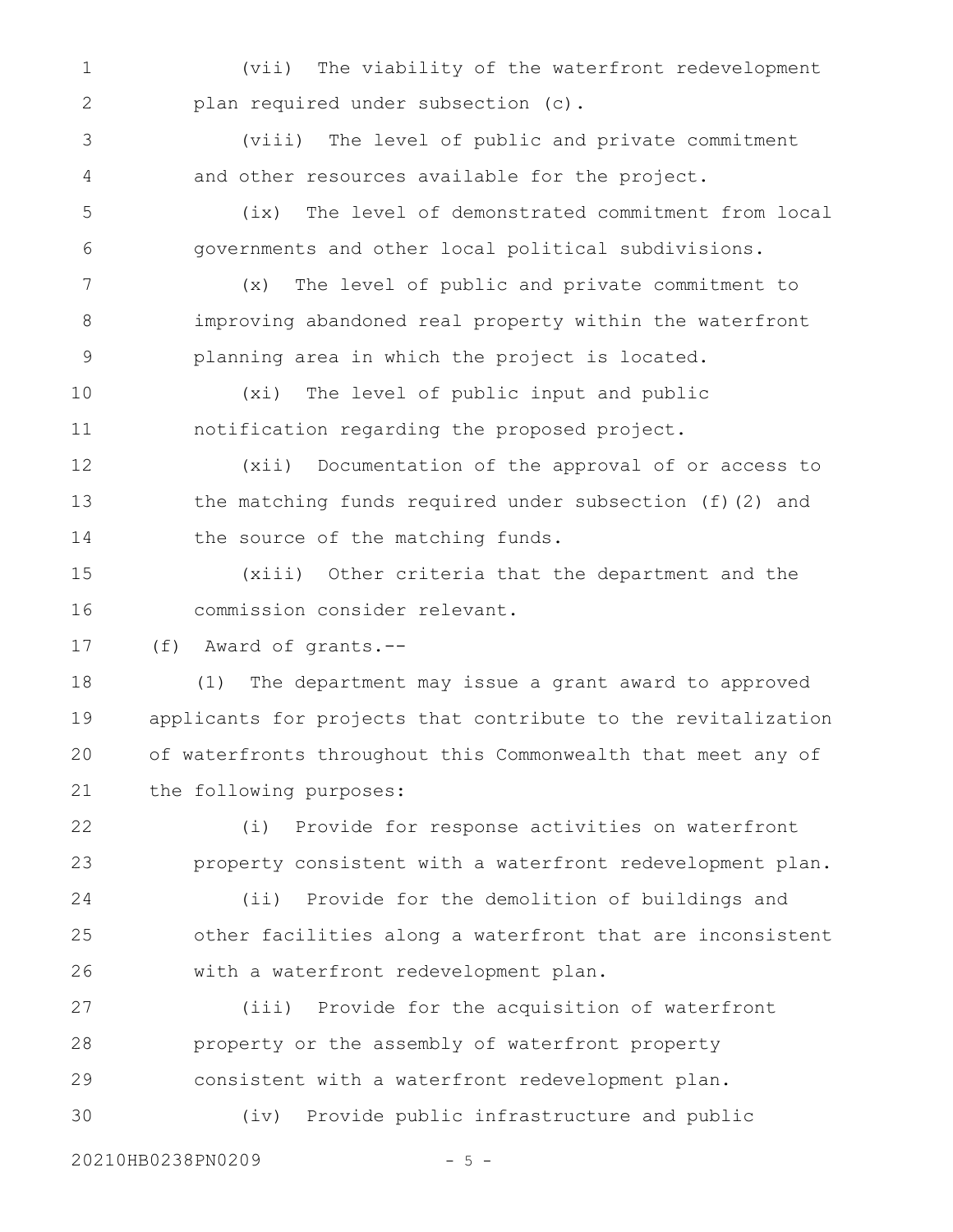facility improvements to waterfront property consistent with a waterfront redevelopment plan. 1 2

(2) For each grant issued under this subsection, the department shall require that an approved applicant provide matching funds of at least 25% of the project's total cost from other public or private funding sources. 3 4 5 6

(3) Grants may be awarded on a pro rata basis if the total dollar amount of the approved application exceeds the amount of funds appropriated by the General Assembly for the program. 7 8 9 10

Section 5. Waterfront Redevelopment Fund. 11

(a) Establishment.--The Waterfront Redevelopment Fund is established in the State Treasury. All appropriations, contributions and alternative funds received by the department as authorized by State law to protect and revitalize coastal waters and waterfronts across this Commonwealth shall be deposited into the fund. 12 13 14 15 16 17

(b) Allocation of funds.--All money in the fund is hereby appropriated on a continuing basis to the department and shall be used as follows: 18 19 20

(1) At least 85% of the fund shall be used by the department for grants authorized under this act. 21 22

(2) Not more than 15% of the fund may be used by the department for State and local administration and program services. 23 24 25

(c) Alternative funding.--The department may solicit and accept alternative funding, including Federal funds, grants and donations from any source to assist with the goals of this act. All money received by the department under this act to protect and revitalize coastal waters and waterfronts across this 26 27 28 29 30

20210HB0238PN0209 - 6 -